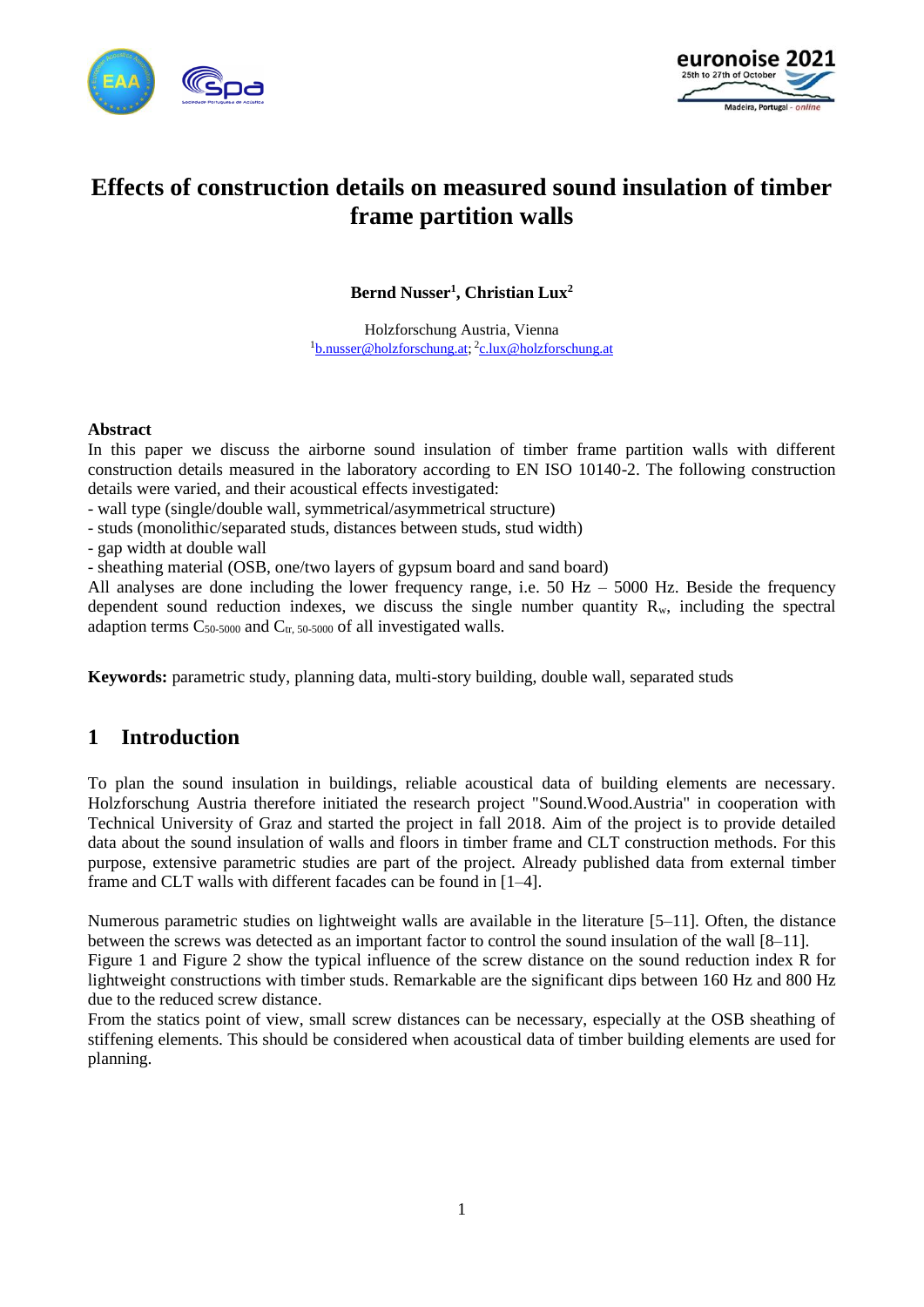





<span id="page-1-0"></span>Figure 1: Influence of screw distance for lightweight, insulated test elements with metal sheathing and wooden studs [8]

<span id="page-1-1"></span>Figure 2: Influence of screw distance for insulated timber frame test element with gypsum board sheathing [9]

### **2 Materials and Methods**

[Figure 3](#page-2-0) gives the construction details of an investigated double wall and single wall with separated studs. Note that a screw distance at the OSB sheathing of 5 cm was realized for all elements, according to the static requirements of the industrial partners for multi-story buildings. Due to construction reasons, the studs of the double wall were displaced to each other. The displacement was around 25 cm for a center distance  $e = 62.5$  cm. At smaller e, the displacements of the studs were smaller. The size of all test walls was 3,97 m x 2,67 m (10,6 m²).

For the parametric study we varied the following details:

Single wall with continuous studs (one half of the double wall)

- Cavity thickness t (10 cm, 18 cm)
- Sheathing at one side (OSB,  $1x/2x$  gypsum board (GB))
- Distance between the stud centers e (stud spacing;  $62,5$  cm,  $31,3$  cm,  $20,0$  cm) Double wall:
	- "Exterior" sheathing (sheathing at the sending- or receiving room; OSB, 1x/2x GB)
	- "Interior" sheathing (sheathing at the gap of the double wall; with/without OSB)
	- Cavity thicknesses of wall 1 and 2  $t_{1/2}$  (10 cm, 18 cm)
	- Distance between the stud centers in wall 1 and 2  $e_{1/2}$  (stud spacing; 62.5 cm, 31.3 cm, 20.0 cm)
	- Width of the gap in the double wall  $g(2 \text{ cm}, 8 \text{ cm})$

Single wall with separated studs

• Sheathing (OSB, 1x/2x GB, 1x/2x sand board)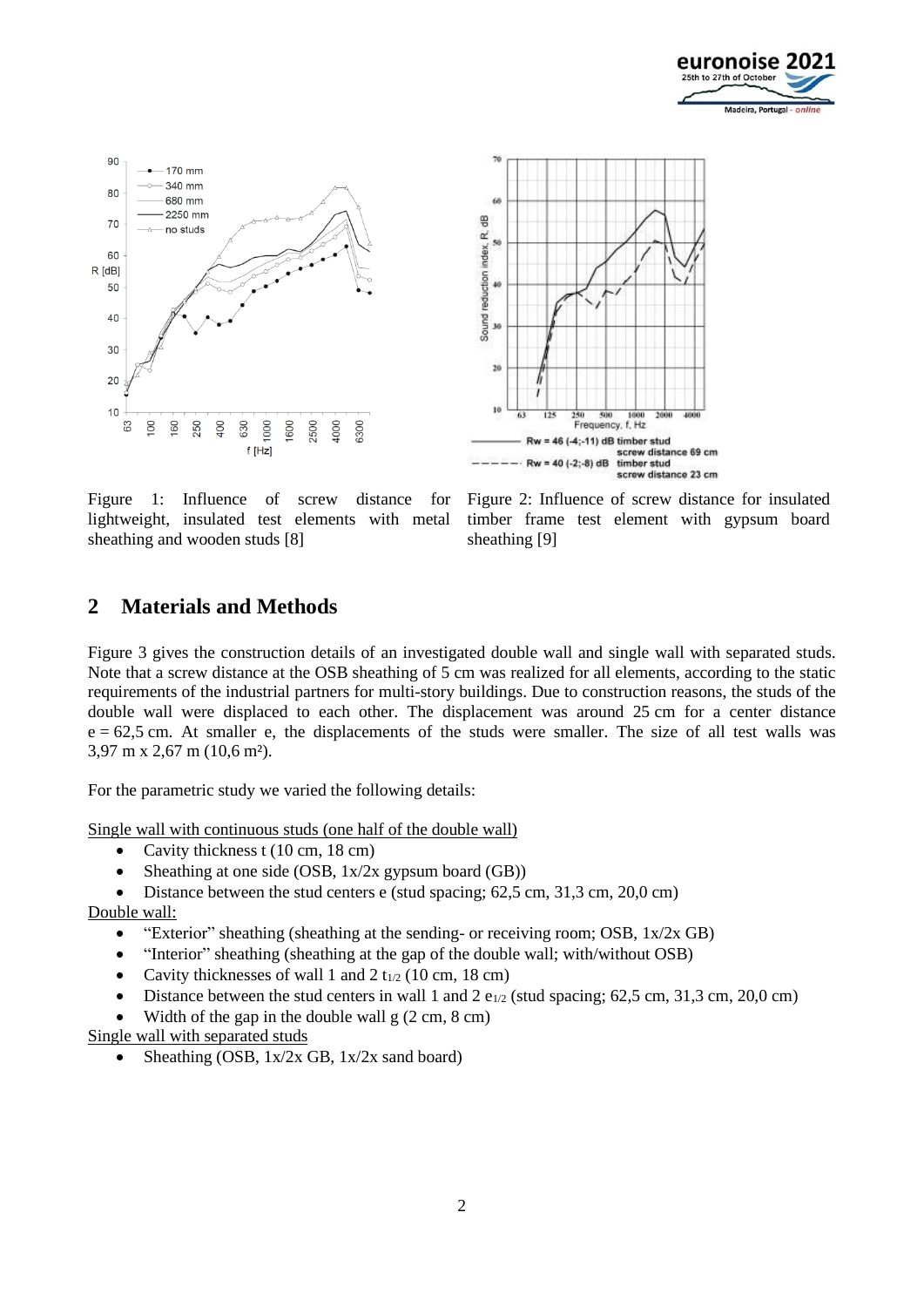



<span id="page-2-0"></span>Figure 3: Left: Construction details of an investigated symmetrical double wall, made of two single walls with insulated gap between walls. Right: Construction details of an investigated symmetrical wall with separated studs. Note that the studs are separated from one side, but the framing (top/bottom/left/right beam) is continuous from one side to the other. GB: gypsum board (fire resistant); t: thickness of the cavity; g: gap width between the single walls; e: distance between the stud centers; a: distance between the screws; w: width of the stud; s': dynamical stiffness; ρ: bulk density

[Figure 4](#page-2-1) left shows the profile of a sand board. The right picture gives the mounting situation of the sand boards on the wall with separated studs. Due to the order of variations, we located the sand boards at the external side on top of the GB and screwed it into the studs. Usually the sandboards should be below the exterior GB and, following the specifications of the manufacturer, the exterior GB should only be screwed into the sand boards (no direct connection of exterior GB with studs).



<span id="page-2-1"></span>Figure 4: Left: sand board (corrugated cardboard filled with quartz sand, [www.wolf-bavaria.com,](http://www.wolf-bavaria.com/) 07/27/2021). Right: Application of sand boards on top of the gypsum boards. The sand boards were screwed into the studs.

All tests were carried out at the Akustik Center Austria [12,13] according to ISO 10140-2:2010 [14]. The ratings of the measured sound reduction index were done according to ISO 717-1:2013 [15].

The shown mass-spring-mass resonances (msm-resonances) of the walls and first natural frequencies of the sheathings were calculated according to [16].

### **3 Results and Discussion**

In the following we discuss the sound reduction index (SRI) and the single number quantities (SNQ)  $R_w$ ,  $R_w+C_{50-5000}$  and  $R_w+C_{tr,50-5000}$  of the investigated walls. The paragraph is split into three parts: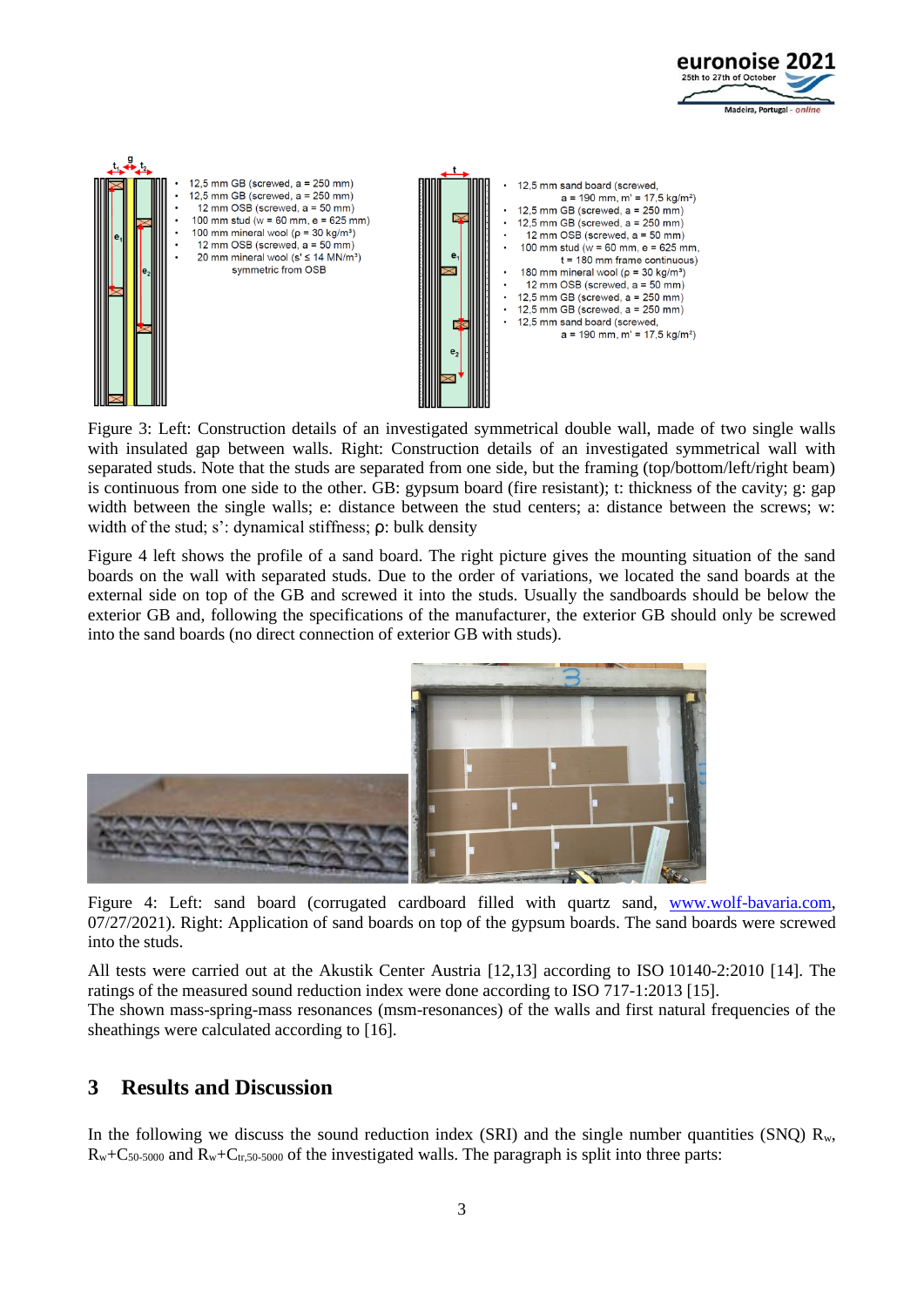

- Single wall with continuous studs
- Double wall
- Single wall with separated studs

#### **3.1 Single wall with continuous studs**

For the single wall with continuous studs the following parameters were varied and will be discussed hereinafter:

- Cavity thickness and sheathing
- Stud spacing

#### **3.1.1 Influence of cavity thickness and sheathing**

[Figure 5](#page-3-0) shows the influence of the cavity thickness on the SRI of the single wall with varied sheathing at one side of the wall. The graphs point out, that an increased cavity thickness leads to higher SNQ almost over the entire frequency range. At the frequencies below 100 Hz a shift of the dip into lower frequencies due to the lower msm-resonance is visible. However, the first natural frequency of the sheathings is also in that frequency range, which overlaps the positive effect of the wider cavity [3].

Comparing the improvements due to the additional sheathing clarifies, that the gains due to additional GB are very similar for both cavity thicknesses. However, at  $t = 10$  cm slightly larger gains with the second GB can be detected between 125 Hz and 800 Hz, also the distinct dip at 160 Hz was reduced by the second GB. It is also shown in the graphs, that applying a second GB leads to an increase in the SRI below 125 Hz, independent of the cavity thickness.

As shown in the literature (see [Figure 1](#page-1-0) and [Figure 2\)](#page-1-1), there is a dip at 160 Hz and above due to the small screw distances. This dip appears in all versions, independent of the added GB.

Looking at the SNQ in the graphs makes clear, that an increased cavity thickness increases all shown SNQ. It is also visible, that a second GB changes the  $R_w + C_{50-5000}$  and the  $R_w + C_{tr,50-5000}$ -value more than just one GB.



<span id="page-3-0"></span>Figure 5: Influence of cavity thickness  $t = 10$  cm and  $t = 18$  cm, respectively at varied sheathing on one side of the single walls. The other side was always planked with 12 mm OSB. GB: gypsum board; SNQ  $R_w | R_w + C_{50-5000} | R_w + C_{tr,50-5000}$  in dB in the lower right corner of the graphs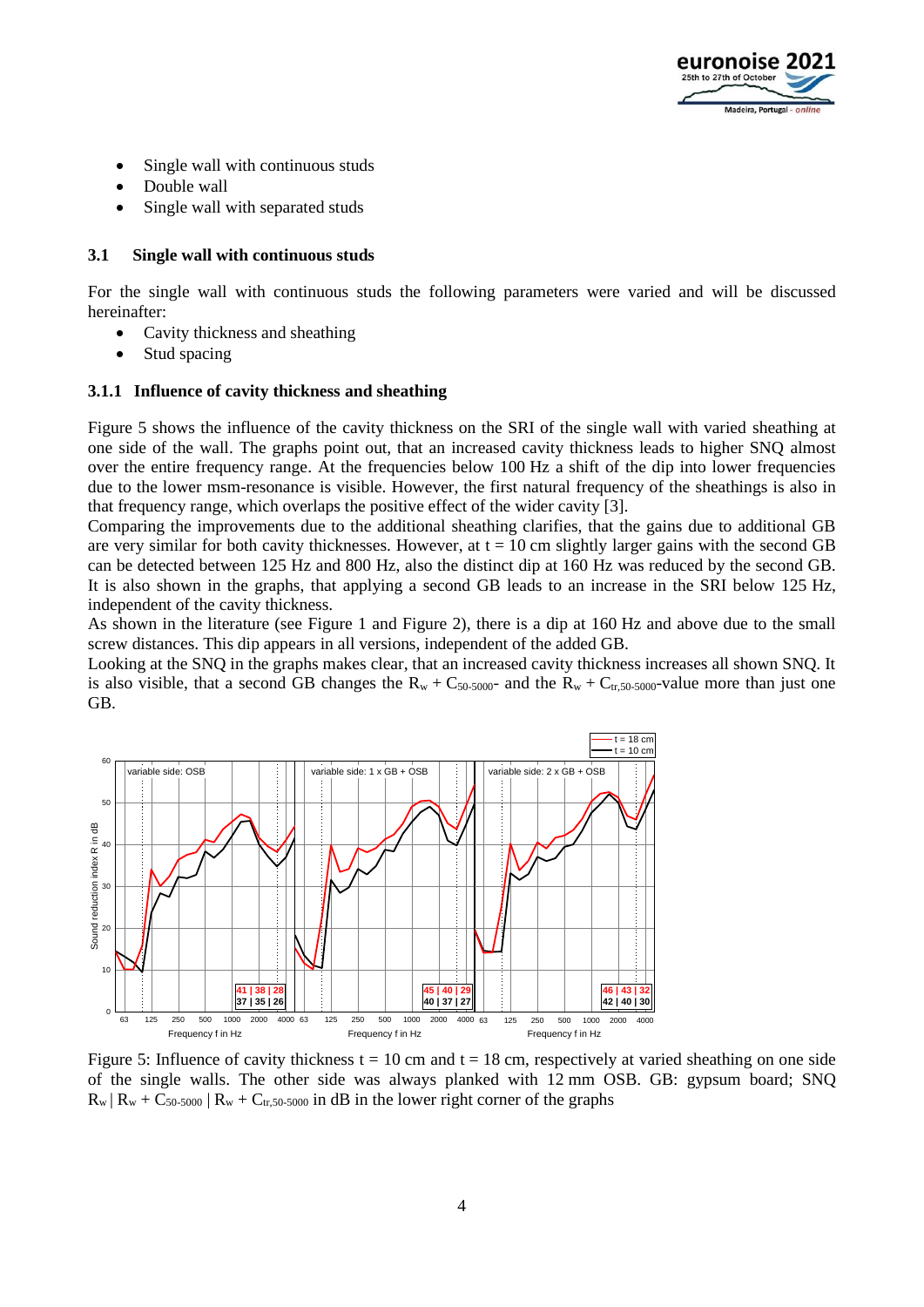

#### **3.1.2 Influence of stud spacing**

[Figure 6](#page-4-0) illustrates that the stud spacing effects the SRI considerably, caused by the shifted first natural frequency of the sheathing. Especially if there is only OSB sheathing on the wall, as shown in the left graph [3].

Adding a GB at the side of the receiving room changes the first natural frequency of the sound radiating sheathing. Considering only the GB as relevant sheathing gives a first natural frequency between 32 Hz and 71 Hz (distance between the vertical screw axis at the GB was in all cases  $e_s = 62.5$  cm). However, a dip which indicates this is not visible in the middle and right-hand graph. Nevertheless, the dips due to the first natural frequency of the OSB in the left graph nearly disappeared for the versions with GB sheathing and  $e = 31.3$  cm and  $e = 20$  cm. For the versions with  $e = 62.5$  cm, a wider dip below 100 Hz due to the additional GB is visible. This correlates with the reduced msm-resonance. Besides that, it becomes also clear that adding a GB at one side of the wall generally reduces the differences between the versions with different e.

Looking at the SNQ in the graphs makes clear that a reduced stud spacing results generally in a reduced Rwvalue. In contrary to that, the  $R_w + C_{tr,50-5000}$ -value improved for the versions with GB by changing e from 62,5 cm to 31,5 cm or less.

Adding an additional GB to one side of the wall always leads to an increase of all shown SNQ.



<span id="page-4-0"></span>Figure 6: Influence of stud spacing and varied sheathing at one side of a single wall on SRI, first natural frequency ranges of the sheathing and the mass-spring-mass-resonance of the wall. The other side of the wall was planked with 12 mm OSB. GB: gypsum board; e: distance between the stud centers; es: distance between the vertical screw axis;  $f_{1,1}$ : first natural frequency range for simply supported and clamped exterior sheathing; f<sub>0</sub>: mass-spring-mass-resonance; SNQ R<sub>w</sub> | R<sub>w</sub> + C<sub>50-5000</sub> | R<sub>w</sub> + C<sub>tr,50-5000</sub> in dB in the lower right corner of the graphs

#### **3.2 Double wall**

For the double wall the following parameters were varied and will be discussed hereinafter:

- Exterior sheathing and stud spacing
- Cavity thickness and interior sheathing
- Gap width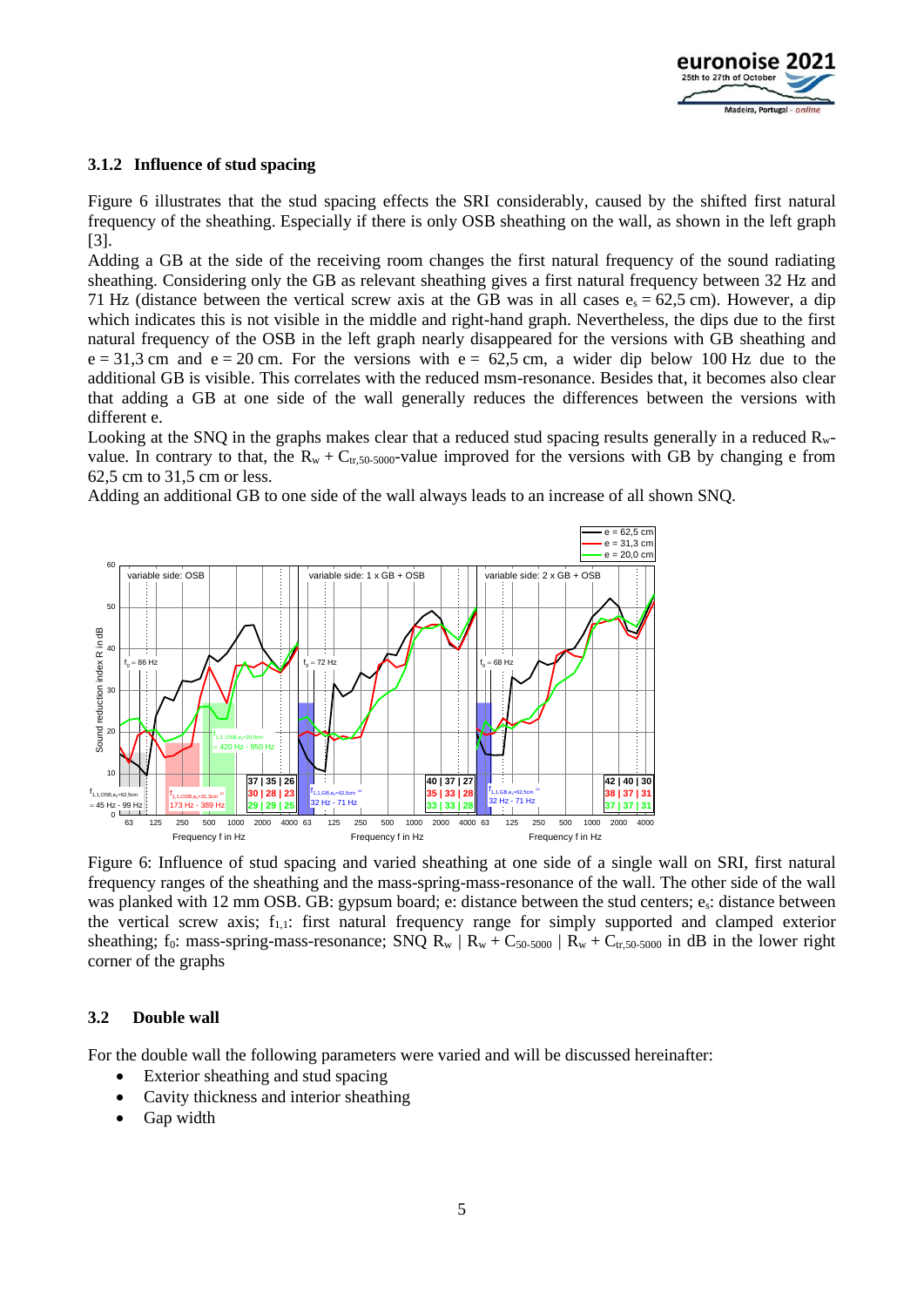

#### **3.2.1 Influence of exterior sheathing and stud spacing**

[Figure 7](#page-5-0) left shows the effect of a double wall compared to a single wall and the influence of varied sheathing at one side of the double wall. The SRI of the double wall with OSB is higher over the whole frequency range (except at 50 Hz) compared to the single wall. Also visible is the reduced dip at the double wall compared to the single wall in the range of the first natural frequency.

Additionally, it is observable that the second GB at the double wall lowers the dip between 125 Hz and 315 Hz due to the small screw distances. Apart from that the benefit of the second GB is smaller compared to the first GB.

[Figure 7](#page-5-0) middle indicates the effect of different stud spacings at the double wall with a gap width of 2 cm. The graph points out that a reduced stud spacing at just one wall reduces the SRI between 100 Hz and 500 Hz significantly due to the shifted first natural frequency of the sheathing (see [Figure 6\)](#page-4-0). However, the SRI in the lower frequency range stays rather low due to the unchanged first natural frequency (45 Hz – 99 Hz) of the wall with  $e = 62.5$  cm. In contrast to that, additionally reducing the stud spacing in the second wall results in a significant increase of the SRI in the lower frequency range.

Looking at the SNQ clarifies, that the  $R_w$ -value of the symmetrical wall with  $e = 62.5$  cm is higher compared to the versions with smaller stud spacing. Contrary to that, reducing the stud spacing at both walls gives considerable higher  $R_w + C_{50-5000}$  and  $R_w + C_{tr,50-5000}$ -values.

[Figure 7](#page-5-0) right clarifies that for double walls with  $g = 8$  cm and constant large stud spacing in one of the walls, the influence of stud spacing in the other wall is clearly reduced compared to the versions with  $g = 2$  cm. This holds especially for the lower frequency range.



<span id="page-5-0"></span>Figure 7: Left: Influence of a second wall (two single walls (sw) combined to a double wall (dw)) and varied sheathing at one exterior side of the double wall. The other exterior side was always planked with 2 x 12,5 mm gypsum board (GB) and 12 mm OSB. Middle and right: Influence of changed stud spacing at the double walls with 2 x 12,5 mm GB and 12 mm OSB sheathing at varied gap width (g).  $e_{1/2}$ : distance between the stud centers at wall 1 and 2; SNQ R<sub>w</sub> | R<sub>w</sub> + C<sub>50-5000</sub> | R<sub>w</sub> + C<sub>tr,50-5000</sub> in dB in the lower right corner of the graphs

#### **3.2.2 Influence of cavity thickness and interior sheathing**

[Figure 8](#page-6-0) demonstrates the influence of the cavity thicknesses for the double wall as well as the influence of the interior OSB. The graph points out, that an increased cavity thickness from 10 cm to 18 cm results in a distinctive increase of the SRI in the lower frequency range. That improvement can partly be explained by the shifted msm-resonance due to of the wider cavity. Why the influence of to the first natural frequency is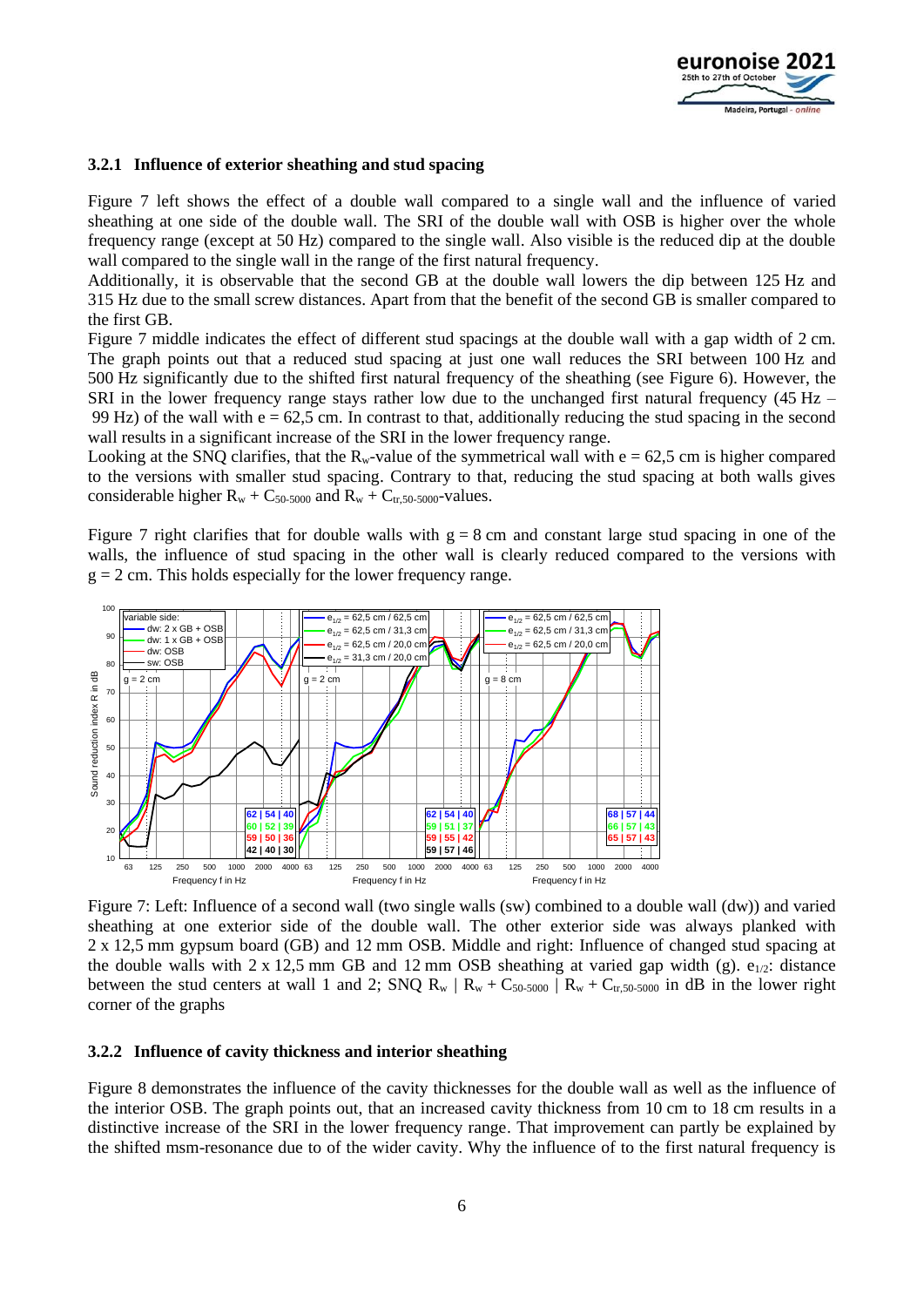

not visible at the version with 18 cm wide cavity is unclear. It is also visible, that the dip between 125 Hz and 315 Hz is clearly lower at the version with the wider cavity at one side.

[Figure 8](#page-6-0) also points out that the increase in the lower frequency range can also be accomplished by removing the interior OSB. This lowers the msm-resonance frequency of the larger cavity. However, the calculated msm-resonance of the version without interior OSB is at 30 Hz, not at 63 Hz where the sharp dip occurs. As in the version with 10 cm / 18 cm cavity, the wide dip due to the first natural frequency of the sheathing is not visible anymore. In this case it might be because of a reduced torsional rigidity of the studs (sheathing only at one side) and thus a reduced restraint of the sheathing. Assuming a simple supported situation for the sheathings, the first natural frequency would decrease down to 45 Hz for the OSB and 32 Hz for the GB. In real terms there is no ideal supported situation. Thus, the first natural frequency of the sheathing is higher. It might be in the area of 63 Hz were the sharp dip appears.

Additionally, the influence of to the small screw distances between 125 Hz and 315 Hz becomes slightly stronger due to the missing OSB.

The mentioned effects are also visible in the SNQ. While the version with a cavity thickness of 18 cm shows the highest  $R_w$ -value, the version without interior OSB has the highest  $R_w$ -C<sub>50-5000</sub> and  $R_w$ +C<sub>tr,50-5000</sub>-values.



<span id="page-6-0"></span>Figure 8: Influence of cavity thickness  $t_1 / t_2$  at the double walls and of an interior OSB (OSB at the gap); Sheathing on exterior sides 2 x 12,5 mm GB and 12 mm OSB and at interior side usually 12 mm OSB; SNQ  $R_w$  |  $R_w$  +  $C_{50-5000}$  |  $R_w$  +  $C_{tr,50-5000}$  in dB in the lower right corner of the graph

#### **3.2.3 Influence of gap width**

[Figure 9](#page-7-0) shows the influence of the gap width on the double walls with different stud spacings and cavity thicknesses. A wider gap results in a clear increase of the SRI above 125 Hz at all versions.

The benefit below 125 Hz remains rather low, which relates most likely to the unchanged first natural frequency of the exterior sheathing and the little impact of a changed gap width on the msm-resonance of the larger cavities. This does not hold for the version with  $e_{1/2} = 62.5$  cm / 31,3 cm. The reason for that is unclear.

The SNQ correspond with the stated findings, the R<sub>W</sub>-values changed stronger compared to the R<sub>w</sub> + C<sub>50-500</sub>and  $R_w + C_{tr,50-5000}$ -values.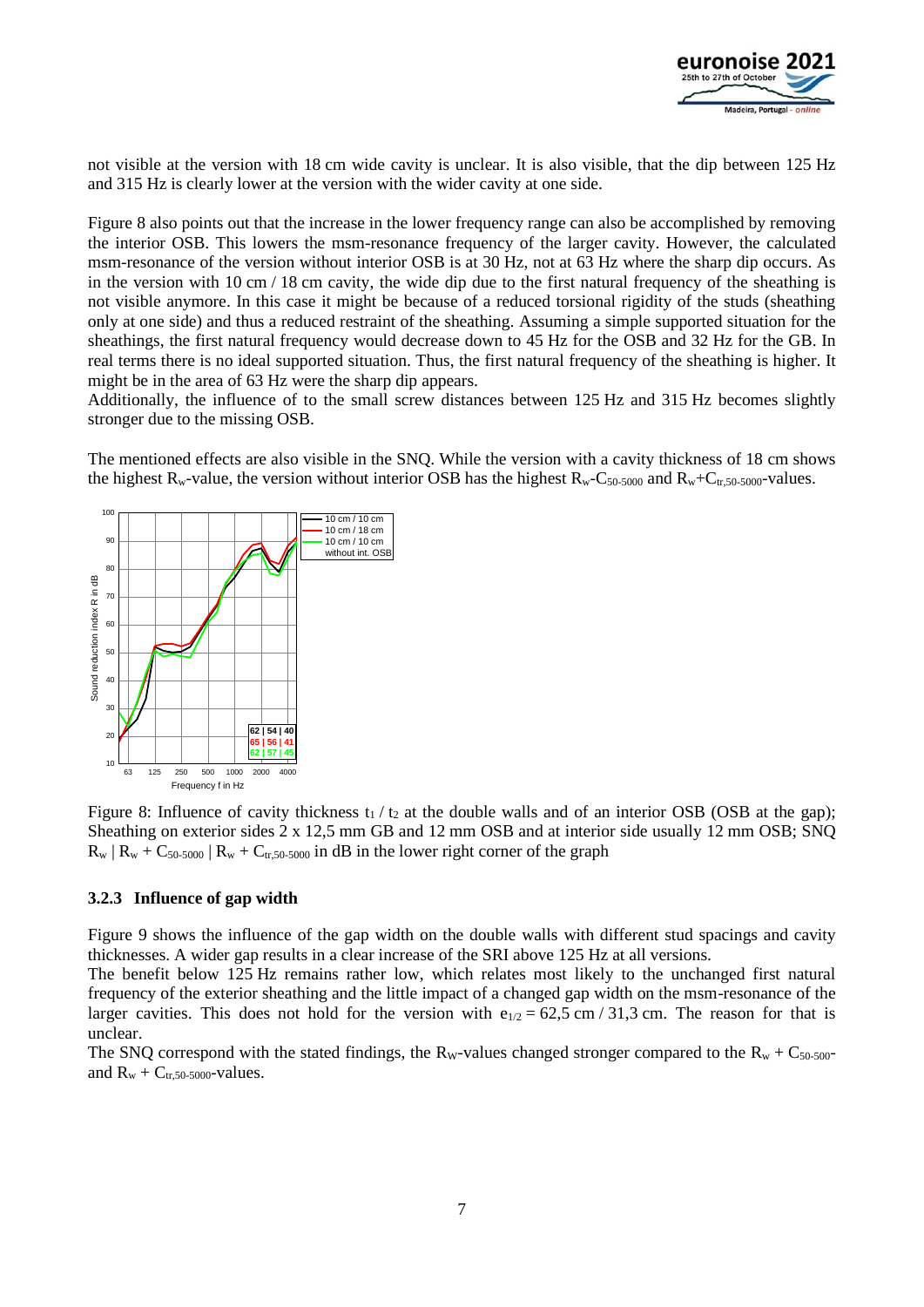



<span id="page-7-0"></span>Figure 9: Influence of the gap width at the double wall and the interior OSB. Sheathings on exterior sides 2 x 12,5 mm GB and 12 mm OSB and on interior sides 12 mm OSB;  $e_{1/2}$ : distance between the stud centers at wall 1 and 2;  $t_{1/2}$ : cavity thickness at wall 1 and 2; SNQ R<sub>w</sub> | R<sub>w</sub> + C<sub>50-5000</sub> | R<sub>w</sub> + C<sub>tr</sub>,50-5000 in dB in the lower right corner of the graph

#### **3.3 Single wall with separated studs**

For the single wall with separated studs the following parameters were varied and will be discussed hereinafter:

- Stud type
- Sheathing

#### **3.3.1 Influence of stud type**

[Figure 10](#page-8-0) demonstrates the effect of separated studs (with continuous frame) instead of monolithic studs with varied sheathing at one side of the wall. Due to the separated studs the SRI increases significantly below 125 Hz and above 400 Hz. In the Frequency range between, the SRI stays rather low due to the small screw distances. However, the sharp dips at 160 Hz at the version with monolithic studs were reduced by the separated studs. Nevertheless, the still existing "screw effect" from the OSB diminished the increase of the  $R_w$ -value due to the decoupling made by the separated studs. The  $R_w + C_{50-5000}$ - and  $R_w + C_{tr,50-5000}$ -value nevertheless increases significantly at the versions with GB.

Looking at the Frequency range below 125 Hz shows that a shift of the msm-resonance dip due to the added sheathing (see calculated  $f_0$  in the graph) is visible only at the walls with separated studs. Like at the double wall without interior OSB in [Figure 8,](#page-6-0) there is a sharp dip at 63 Hz at the version with separated studs in the left graph of [Figure 10.](#page-8-0) Additionally, the wide dip due to the first natural frequency at the versions with monolithic studs is generally not visible at the versions with separated studs. Again, this might be because of a reduced torsional rigidity of the studs (sheathing only at one side) and thus a reduced restraint of the sheathing.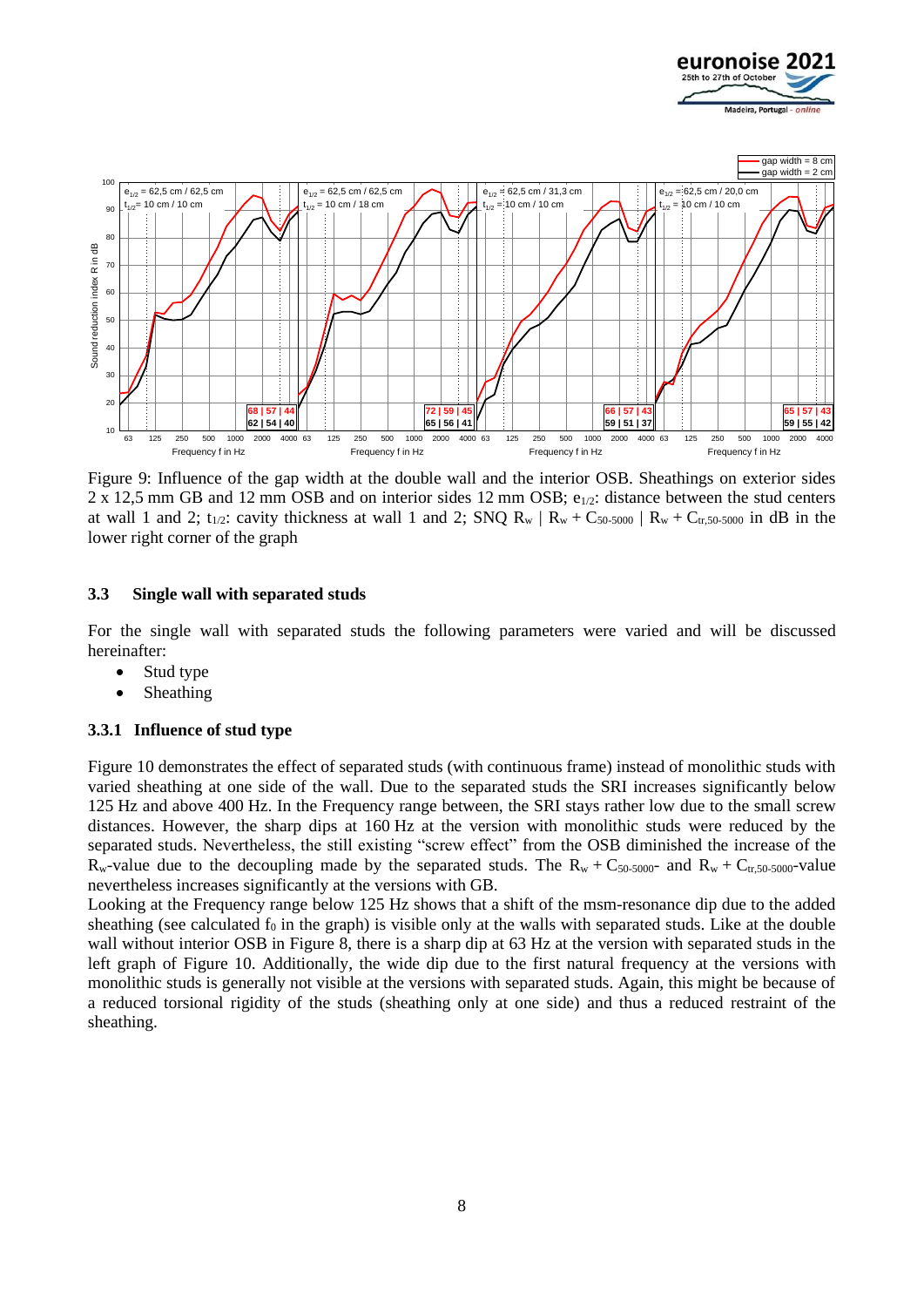



<span id="page-8-0"></span>Figure 10: Influence of stud type in a single wall with variable sheathings at one side. Note that the frame is still continuous at the version with separated studs. Sheathing at the constant side 12 mm OSB; Cavity thickness = 18 cm; f<sub>0</sub>: msm-resonance; SNQ R<sub>w</sub> | R<sub>w</sub> + C<sub>50-5000</sub> | R<sub>w</sub> + C<sub>tr,50-5000</sub> in dB in the lower right corner of the graph

#### **3.3.2 Influence of sheathing**

[Figure 11](#page-8-1) presents the effect of different sheathings on the wall with separated studs. Applying additional GB on both sides of the wall increases the SRI and the SNQ clearly (compare with [Figure 10\)](#page-8-0). Adding sand boards to one or both sides of the wall results also in a strong increase of the SRI nearly over the whole frequency range. Especially in the frequency range above 1000 Hz the gains are very high. In the frequency range from 160 Hz to 260 Hz the improvements are not that distinct due to the small screw distances. Looking at the frequency range below 125 Hz clarifies that the increase of the SRI due to the sand boards is remarkable, particularly if the sand boards are applied to both sides of the wall.

With sand boards on both sides the second GB brings no additional improvements.

The significant gains due to the sand boards, especially in the lower frequency range can also be seen at the SNQ in the graph.



<span id="page-8-1"></span>Figure 11: Influence of added GB and sand boards on a single wall with separated studs. SNQ R<sub>w</sub>  $|R_w + C_{50-5000}| R_w + C_{tr,50-5000}$  in dB in the lower right corner of the graph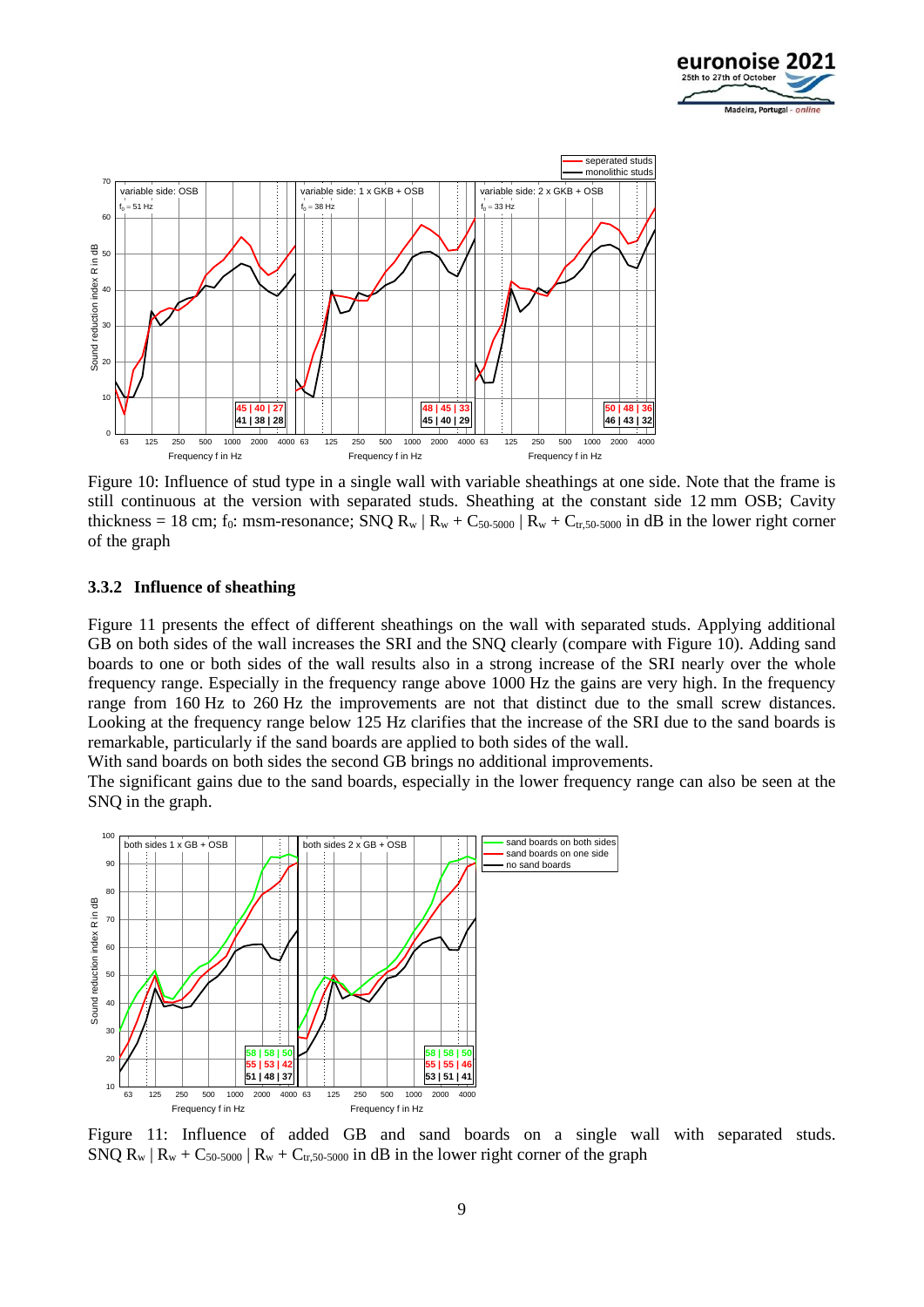

# **4 Conclusions**

In this paper the sound reduction index and single number quantities of single walls with continuous studs, double walls and single walls with separated studs were discussed. The effects of different sheathings, cavity and gap dimensions and stud types were analysed by a parametrical study.

The data points out, that the strongest increase of the SRI of the partition walls can be achieved by creating a double wall with separated studs and frame, realizing small stud spaces for both walls of the double wall, increasing the cavity depth by removing the interior sheathing and applying sand boards on both exterior sides.

The data also shows that a distinct dip due to reduced screw distances at the sheathings is visible at all investigated versions. This effect should be considered by using measured data as planning data.

The mass-spring-mass-resonances of the walls are often masked by the first natural eigenfrequency of the sheathing, but not that clear at the walls without interior OSB or with separated studs. This might be because of a reduced torsional rigidity of the studs and thus a reduced restraint of the sheathing. More research on this and generally on the acoustical effects of natural frequencies of timber frame walls is necessary.

### **Acknowledgements**

The authors would like to thank the Austrian Research Promotion Agency FFG, the Austrian Association of the Wood Industry and the industrial partners ELK Fertighaus GmbH, Griffnerhaus GmbH, Haas Fertigbau, KLH Massivholz GmbH, Saint Gobain Rigips/Isover/Weber, Stora Enso, Theurl GmbH, Vario-Bau Fertighaus GesmbH, Vinzenz Harrer GmbH for funding of the research project "Sound.Wood.Austria".

# **References**

- [1] Ferk H, Leh C, Mosing M, Vavrik-Kirchsteiger S, Nusser B. Schalldämmung von Außenwänden im Holzbau - Teil 2: Holzmassivbauweise. Holzbau - die neue Quadriga 2020(5):46–51.
- [2] Nusser B, Lux C. External timber frame walls Effects of facade type, internal linings and construction details on measured sound insulation. Internoise. Proceedings. Seoul; 2020.
- [3] Nusser B, Lux C, Ferk H. ETICS and Exterior Wooden Cladding on timber frame walls influence of facade system and construction details on the airborne sound insulation. e-Forum Acusticum. Proceedings. 1241–1248. 2020.
- [4] Nusser B, Lux C, Ferk H. Schalldämmung von Außenwänden im Holzbau: Teil 1: Holzrahmenwände. Holzbau - die neue Quadriga. (4):43–7. 2020
- [5] Bradley JS, Birta JA. On the sound insulation of wood stud exterior walls. Institute for Research in Construction, National Research Council,. JASA. 110(6):3086–96. 2001.
- [6] Holtz F. Schalltechnische Optimierung des Holzbaus durch Verbesserung der Wandkonstruktionen: Report. Stephanskirchen (Germany). 2004.
- [7] Holtz F, Rabold A, Hessinger J, Buschbacher HP. Hochschalldämmende Außenbauteile aus Holz. Report. Rosenheim (Germany). 2004.
- [8] Hongisto V, Lindgren M, Helenius R. Sound Insulation of Double Walls An Experimental Parametric Study. Acta Acustica united with Acustica Vol. 88/ 1-6. p. 904–923. 2002.
- [9] Müllner H, Plotizin I. The influence of the screw position on the airborne sound insulation of plasterboard-walls. Forum Acusticum. Proceedings. Sevilla; 2002.
- [10] N.B. Roozen, H. Muellner, L. Labelle, M. Rychtáriková, C. Glorieux. Influence of panel fastening on the acoustic performance of light-weight building elements: study by sound transmission and laser scanning vibrometry. JSV. 2015 (346).